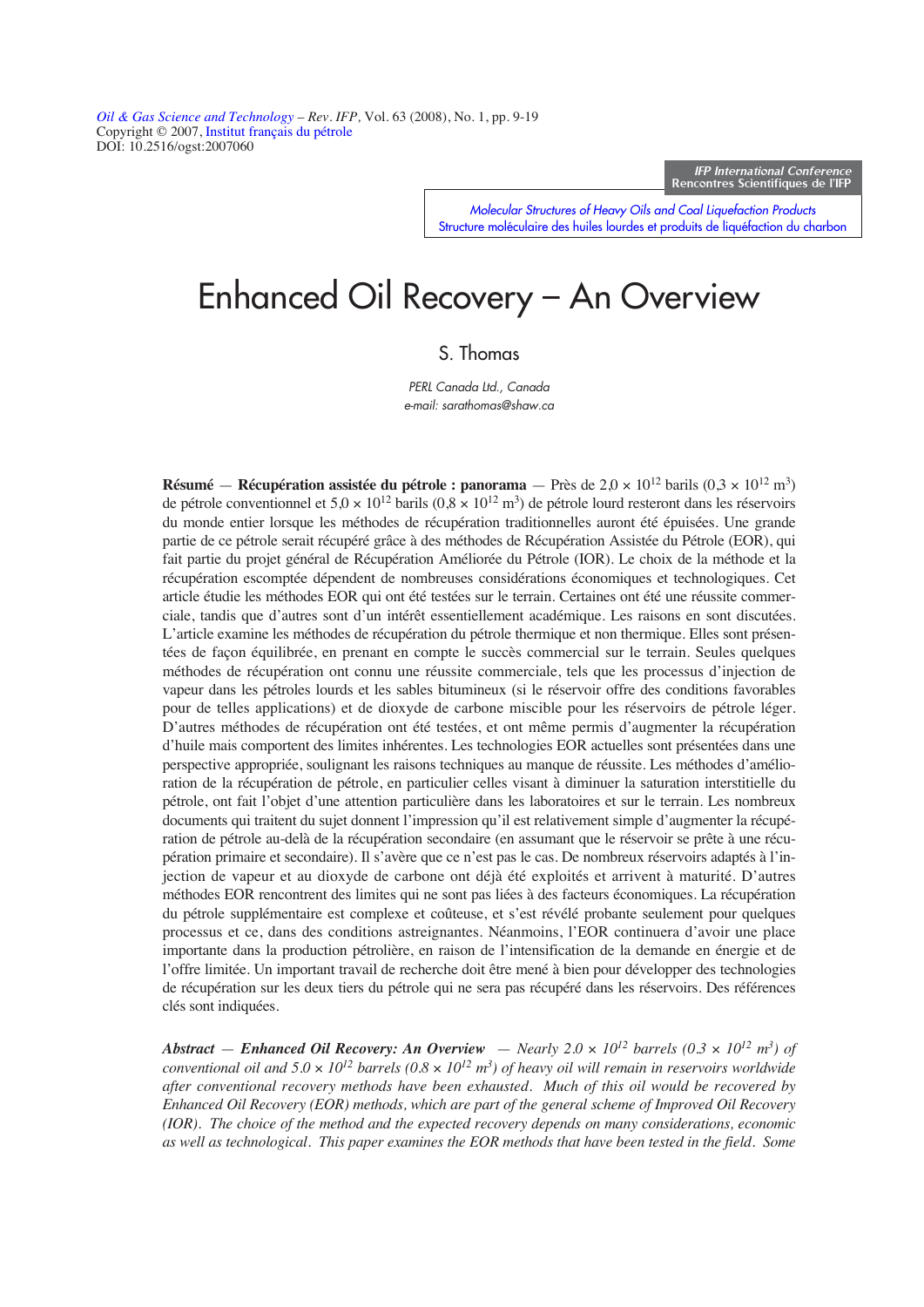*of these have been commercially successful, while others are largely of academic interest. The reasons for the same are discussed. The paper examines thermal and non-thermal oil recovery methods. These are presented in a balanced fashion, with regard to commercial success in the field. Only a few recovery methods have been commercially successful, such as steam injection based processes in heavy oils and tar sands (if the reservoir offers favourable conditions for such applications) and miscible carbon dioxide for light oil reservoirs. Other recovery methods have been tested, and even produced incremental oil, but they have inherent limitations. The current EOR technologies are presented in a proper perspective, pointing out the technical reasons for the lack of success. Methods for improving oil recovery, in particular those concerned with lowering the interstitial oil saturation, have received a great deal of attention both in the laboratory and in the field. From the vast amount of literature on the subject, one gets the impression that it is relatively simple to increase oil recovery beyond secondary (assuming that the reservoir lends itself to primary and secondary recovery). It is shown that this is not the case. Many reservoirs suitable for steam injection and carbon dioxide have already been exploited and are approaching maturity. Other EOR methods suffer from limitations that have little to do with economics. Recovering incremental oil is complex and costly, and has been successful only for a few processes under exacting conditions. Nevertheless, EOR will continue to have an important place in oil production, in view of the escalating energy demand and the tight supply. It is suggested that much research is needed to develop technologies for recovering over two-thirds of the oil that will remain unrecovered in reservoirs. Key references are indicated.*

# **1 IOR VS. EOR**

The terms EOR and IOR have been used loosely and interchangeably at times. IOR, or improved oil recovery, is a general term which implies improving oil recovery by *any means*. For example, operational strategies, such as infill drilling and horizontal wells, improve vertical and areal sweep, leading to an increase in oil recovery. Enhanced oil recovery, or EOR, is more specific in concept, and it can be considered as a subset of IOR. EOR implies *a reduction in oil saturation below the residual oil saturation*  $(S_{\alpha})$ . Recovery of oils retained due to capillary forces (after a waterflood in light oil reservoirs), and oils that are immobile or nearly immobile due to high viscosity (heavy oils and tar sands) can be achieved only by lowering the oil saturation below  $S_{\text{or}}$ . Miscible processes, chemical floods and steambased methods are effective in reducing residual oil saturation, and are hence EOR methods. The main focus of this paper is on EOR methods.

The target of EOR varies considerably for the different types of hydrocarbons. Figure 1 shows the fluid saturations and the target of EOR for typical light and heavy oil reservoirs and tar sands. For light oil reservoirs, EOR is usually applicable after secondary recovery operations, and the EOR target is ~45% OOIP. Heavy oils and tar sands respond poorly to primary and secondary recovery methods, and the bulk of the production from such reservoirs come from EOR methods.

#### **2 RECOVERY OF RESIDUAL OIL**

Mobilization of residual oil is influenced by two major factors: Capillary Number  $(N_c)$  and Mobility Ratio  $(M)$ . Capillary Number is defined as  $N_c = v\mu/\sigma$ , where *v* is the Darcy velocity (m/s), μ is the displacing fluid viscosity (Pa.s) and  $\sigma$  is the interfacial tension (N/m). The most effective and practical way of increasing the Capillary Number is by



Figure 1 EOR targt for different hydrocarbons.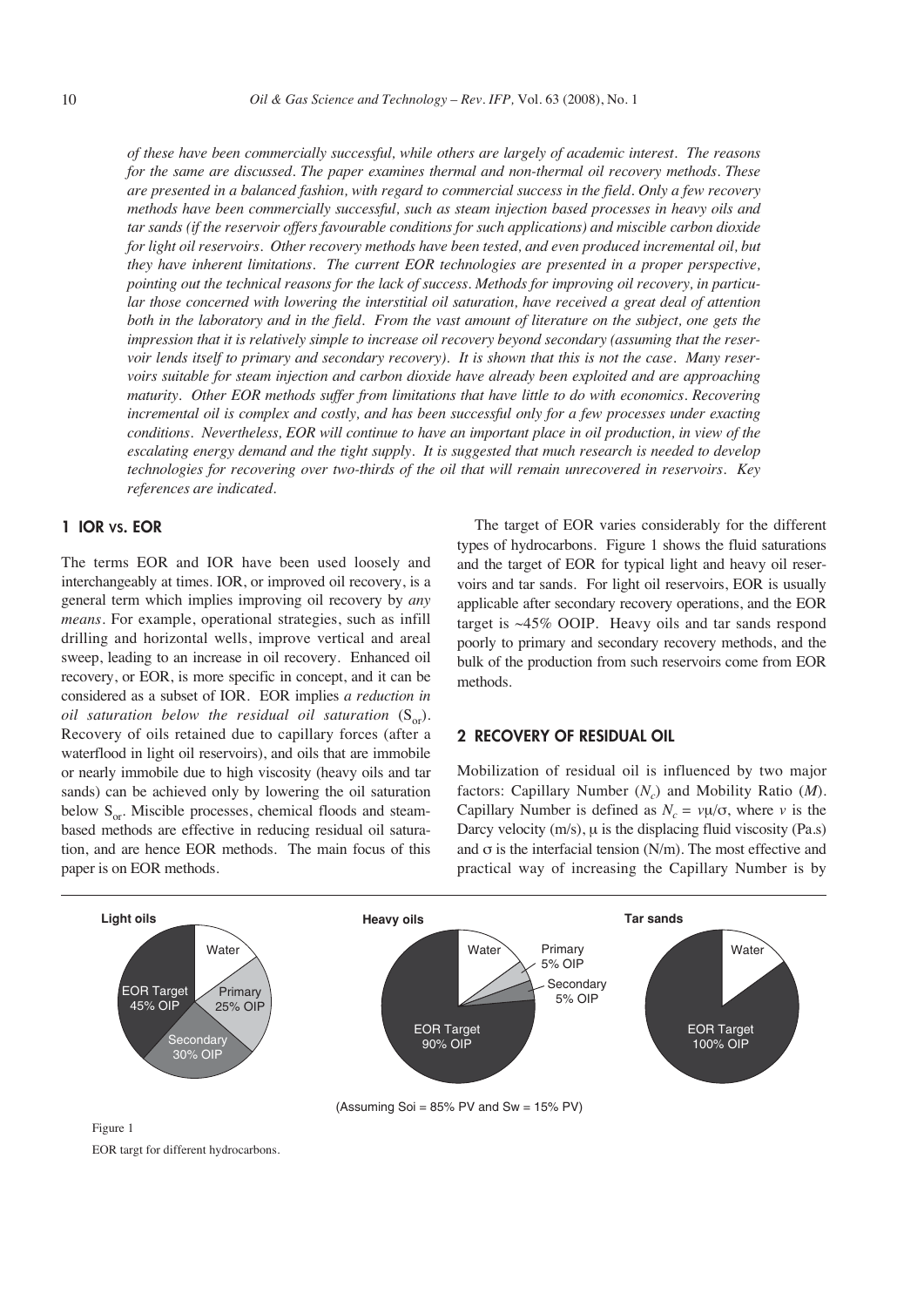reducing σ, which can be done by using a suitable surfactant or by the application of heat. An approximation of the effect of Capillary Number on residual oil saturation is shown in Figure 2. Capillary number at the end of a waterflood is  $\sim$ 10<sup>-7</sup>. A 50% reduction in residual oil saturation requires that the Capillary Number be increased by 3 orders of magnitude. Capillary number in a miscible displacement becomes infinite, and under such conditions, residual oil saturation in the swept zone can be reduced to zero if the mobility ratio is "favourable".

Mobility ratio is defined as  $M = \lambda_{\text{ing}} / \lambda_{\text{ed}}$ , where  $\lambda_{\text{ing}}$  is the mobility of the displacing fluid (*e.g.* water), and  $\lambda_{ed}$  is the mobility of the displaced fluid (oil).  $(\lambda = k/\mu)$ , where *k* is the effective permeability,  $(m^2)$  and  $\mu$  is the viscosity (Pa.s) of the fluid concerned). Mobility ratio influences the microscopic (pore level) and macroscopic (areal and vertical sweep) displacement efficiencies. A value of  $M > 1$  is considered unfavourable, because it indicates that the displacing fluid flows more readily than the displaced fluid (oil), and it can cause channelling of the displacing fluid, and as a result, bypassing of some of the residual oil. Under such conditions, and in the absence of viscous instabilities, more displacing fluid is needed to obtain a given residual oil saturation. The effect of mobility ratio on displaceable oil is shown in Figure 3, the data for which was obtained from calculations using Buckley-Leverett theory for waterflooding. The three curves represent 1, 2 and 3 pore volumes of total fluid injected, respectively. Displacement efficiency is increased when  $M = 1$ , and is denoted a "favourable" mobility ratio.

# **3 EOR METHODS**

 $10\frac{L}{1 \cdot E^{-07}}$ 

20

30

Residual oil saturation (%)

Residual oil saturation (%)

40

Many EOR methods have been used in the past, with varying degrees of success, for the recovery of light and heavy oils, as well as tar sands. A general classification of these methods is shown in Figure 4. Thermal methods are primarily intended for heavy oils and tar sands, although they are applicable to light oils in special cases. Non-thermal methods are normally used for light oils. Some of these methods have been tested for heavy oils, however, have had limited success in the field. Above all, reservoir geology and fluid properties determine the suitability of a process for a given reservoir. Among thermal methods, steam-based methods have been more successful commercially than others. Among non-thermal methods, miscible flooding has been remarkably successful, however applicability is limited by the availability and cost of solvents on a commercial scale. Chemical methods have generally been uneconomic in the past, but they hold promise for the future. Among immiscible gas injection methods,  $CO<sub>2</sub>$  floods have been relatively more successful than others for heavy oils.

# **3.1 Thermal Methods**

Thermal methods have been tested since 1950's, and they are the most advanced among EOR methods, as far as field experience and technology are concerned. They are best suited for heavy oils (10-20° API) and tar sands  $(\leq 10^{\circ}$  API). Thermal methods supply heat to the reservoir, and vaporize some of the oil. The major mechanisms include a large reduction in viscosity, and hence mobility ratio. Other mechanisms, such as rock and fluid expansion, compaction, steam distillation and visbreaking may also be present. Thermal methods have been highly successful in Canada, USA, Venezuela, Indonesia and other countries.

# **3.1.1 Cyclic Steam Stimulation (CSS)**

Cyclic steam stimulation [1] is a "single well" process, and consists of three stages, as shown in Figure 5. In the initial



 $1.E^{-06}$   $1$ .<br>Capillary number



Effect of mobility ratio on displaceable oil.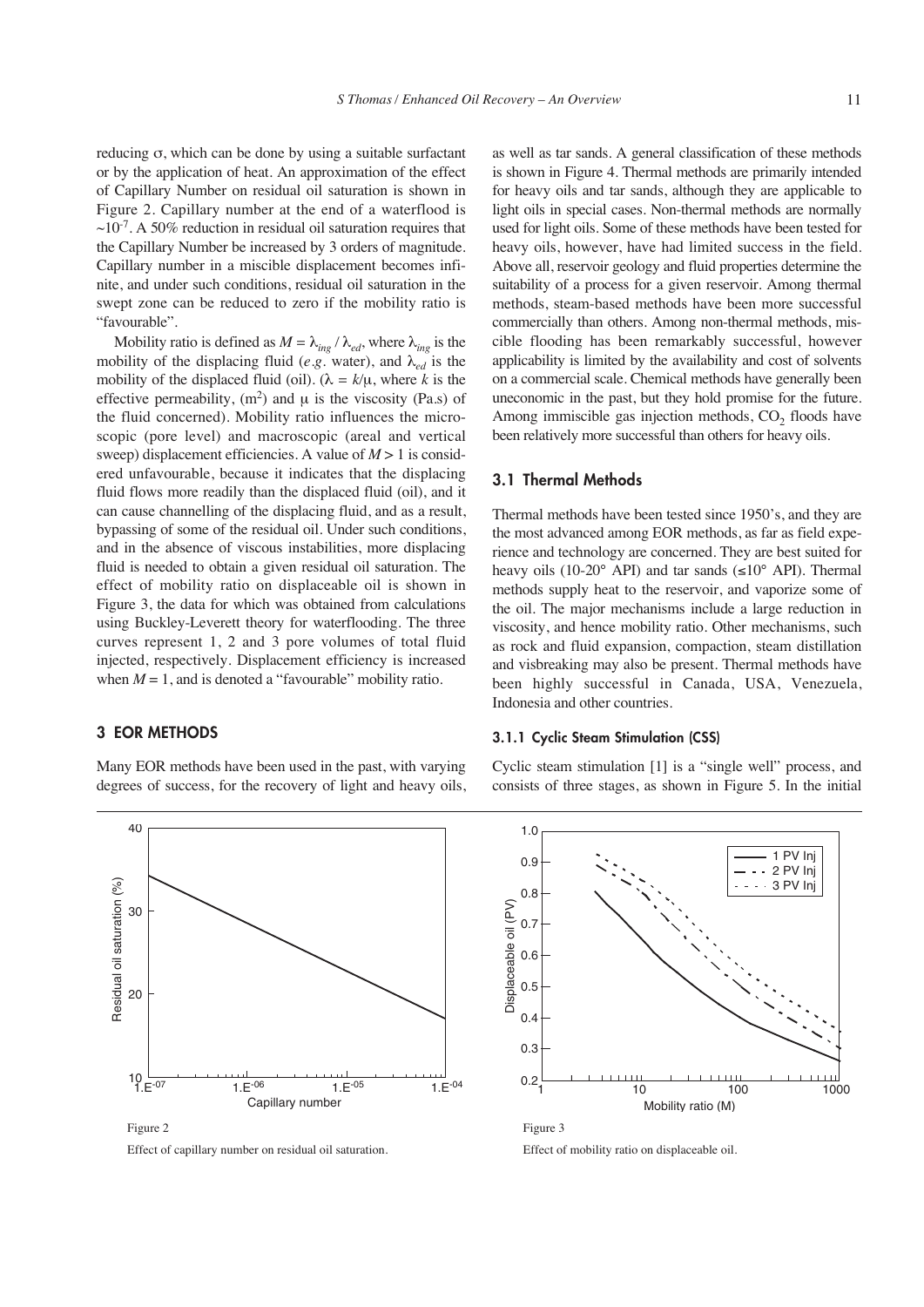

Classification of EOR methods. Classification of EOR methods.Figure 4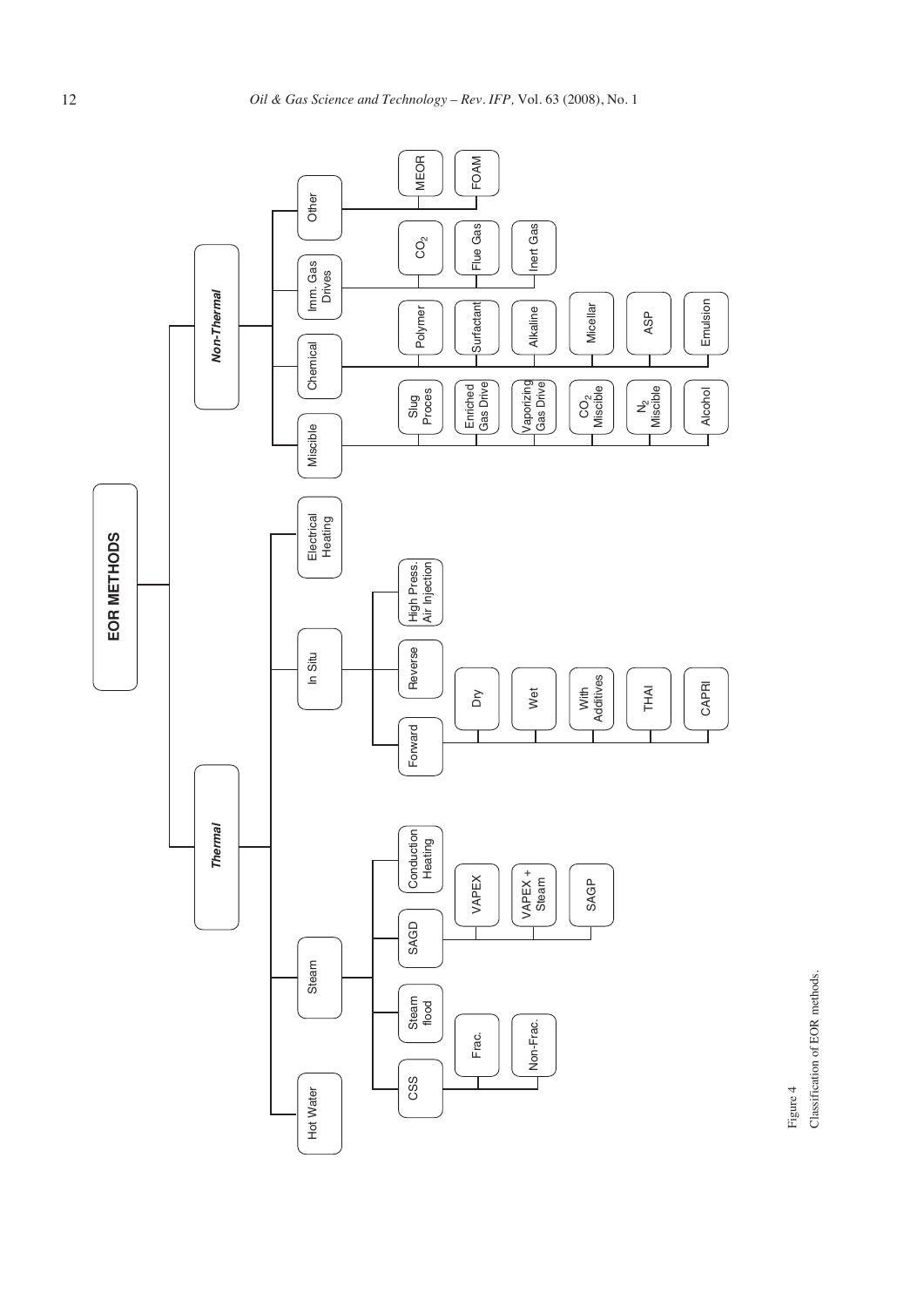

stage, steam injection is continued for about a month. The well is then shut in for a few days for heat distribution, denoted by soak. Following that, the well is put on production. Oil rate increases quickly to a high rate, and stays at that level for a short time, and declines over several months. Cycles are repeated when the oil rate becomes uneconomic. Steam-oil ratio is initially 1-2 or lower, and it increases as the number of cycles increase. Near-wellbore geology is important in CSS for heat distribution as well as capture of the mobilized oil. CSS is particularly attractive because it has quick payout, however, recovery factors are low (10-40% OIP). In a variation, CSS is applied under fracture pressure [2]. The process becomes more complex as communication develops among wells.

# **3.1.2 Steamflooding**

Steamflooding [3-5] is a pattern drive, similar to waterflooding, and performance depends highly on pattern size and geology. Steam is injected continuously, and it forms a steam zone which advances slowly. Oil is mobilized due to viscosity reduction. Oil saturation in the swept zone can be as low as 10%. Typical recovery factors are in the range 50-60% OIP. Steam override and excessive heat loss can be problematic.

# **3.1.3 Steam Assisted Gravity Drainage (SAGD)**

SAGD was developed by Butler [6] for the in situ recovery of the Alberta bitumen. The process relies on the gravity segregation of steam, utilizing a pair of parallel horizontal wells, placed 5 m apart (in the case of tar sands) in the same vertical plane. The schematic is shown in Figure 6. The top well is the steam injector, and the bottom well serves as the producer. Steam rises to the top of the formation, forming a steam chamber. High reduction in viscosity mobilizes the bitumen, which drains down by gravity and is captured by the producer placed near the bottom of the reservoir. Continuous injection of steam causes the steam chamber to expand and spread laterally in the reservoir. High vertical permeability is crucial for the success of SAGD. The process performs better with bitumen and oils with low mobility, which is essential for the



Steam Assisted Gravity Drainage (SAGD).

Tangleflags steamflood.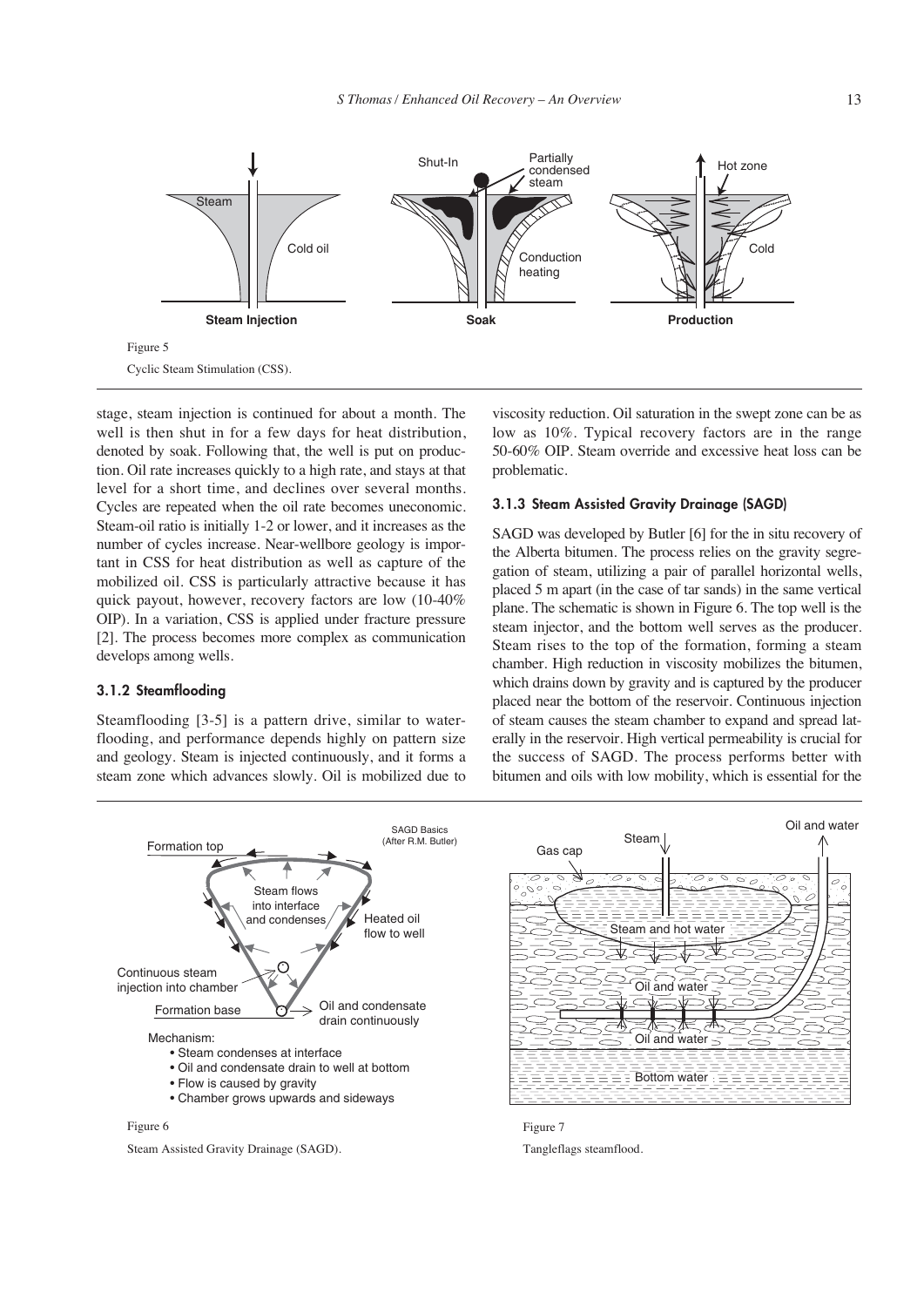formation of a steam chamber, and not steam channels. SAGD has been more effective in Alberta than in California and Venezuela for the same reason.

SAGD is highly energy intensive. Large volumes of water are required for steam generation, and the natural gas consumption for steam generation ranges between 200-  $500$  tonnes/sm<sup>3</sup> of bitumen. There had been several attempts to improve the economics of SAGD. Notable examples among SAGD variations are VAPEX, ES-SAGD, and SAGP.

# *SAGD Variations*

VAPEX [7] is the non-thermal counterpart of SAGD, and it works on the same principles as SAGD. Instead of steam, a solvent gas, or a mixture of solvents, such as ethane, propane and butane is injected along with a carrier gas such as  $N_2$  or CO<sub>2</sub>. Solvent selection is based upon the reservoir pressure and temperature. The solvent gas is injected at its dew point. The carrier gas is intended to raise the dew point of the solvent vapour so that it remains in the vapour phase at the reservoir pressure. A vapour chamber is formed and it propagates laterally. The main mechanism is viscosity reduction. The process relies on molecular diffusion and mechanical dispersion for the transfer of solvent to the bitumen for viscosity reduction. Dispersion and diffusion are inherently slow, and therefore, are much less efficient than heat for viscosity reduction.

## *ES-SAGD*

This process (Expanding Solvent SAGD) is another variation, where the addition of about 10% steam to the solvent mixture has been suggested to gain a 25% gain in the energy efficiency of VAPEX.

## *SAGP*

Steam and Gas Push is also a variation, where a non condensable gas such as natural gas or nitrogen, is injected with steam to reduce the high demand of steam in SAGD. These processes are in the early stages of development, and are not proven on a commercial scale.

#### *Special Schemes*

While screening guides are useful tools in selecting a suitable process for a given reservoir, it sometimes requires ingenuity in designing a recovery method for a problem reservoir. One such example is the Tangleflags [8] reservoir on the Alberta-Saskatchewan border. The reservoir is sandstone, with 13 m thickness. Primary recovery was less than one percent due to severe water coning. Conventional steamflood was unsuitable for this viscous heavy oil reservoir because of the presence of bottom water and a gas cap. The special scheme designed for this reservoir consisted of vertical steam injectors and horizontal producers. The schematic is shown in Figure 7. The vertical wells are completed near the gas cap. Steam and condensed hot water mobilize the oil, which drains down, and is captured by the horizontal wells placed near the bottom of the reservoir. The positive downward pressure gradient minimized water coning. The process has been highly effective, and is currently operating with 11 pairs of wells.

#### **3.1.4. In Situ Combustion**

In this method, also known as fire flooding [9, 10] air or oxygen is injected to burn a portion  $(\sim 10\%)$  of the in-place oil to generate heat. Very high temperatures, in the range of 450-600°C, are generated in a narrow zone. High reduction in oil viscosity occurs near the combustion zone. The process has high thermal efficiency, since there is relatively small heat loss to the overburden or underburden, and no surface or wellbore heat loss. In some cases, additives such as water or a gas is used along with air, mainly to enhance heat recovery. Severe corrosion, toxic gas production and gravity override are common problems. *In situ* combustion has been tested in many places, however, very few projects have been economical and none has advanced to commercial scale.

The main variations of in situ combustion are:

- Forward combustion,
- Reverse combustion,
- High pressure air injection.

In forward combustion, ignition occurs near the injection well, and the hot zone moves in the direction of the air flow, whereas in reverse combustion, ignition occurs near the production well, and the heated zone moves in the direction counter to the air flow. Reverse combustion has not been successful in the field because of the consumption of oxygen in the air before it reaches the production well. High pressure air injection involves low temperature oxidation of the inplace oil. There is no ignition. The process is being tested in several light oil reservoirs in the USA.

#### *THAI and CAPRI Processes*

THAI (Toe-To-Heel Air Injection) and CAPRI [11, 12] (variation of THAI with a catalyst for in situ upgrading) are two other variations of *in situ* combustion, proposed as economic alternatives of SAGD. These processes utilize a combination of a vertical well and a horizontal well (strategically placed to capture the mobilized oil), as opposed to a pair of horizontal wells for SAGD. The vertical well, placed near the top of the reservoir, is the injector; and the horizontal well, placed near the base of the reservoir, serves as the producer. Initially, steam is injected to establish communication between the injector and the producer. Compressed air from the atmosphere is injected subsequently to bring about ignition/slow oxidation. High temperatures brought on by ignition mobilize the heavy oil/tar sands, which flows from the toe to the heel of the horizontal well. In CAPRI process, it is proposed that the thermally cracked oil, captured by the horizontal well can be economically upgraded to lighter fractions by utilizing a catalytic sheath around the horizontal well. THAI and CAPRI are expected to have higher thermal efficiency and less environmental impact. They have the potential to be applicable to a broader range of reservoirs,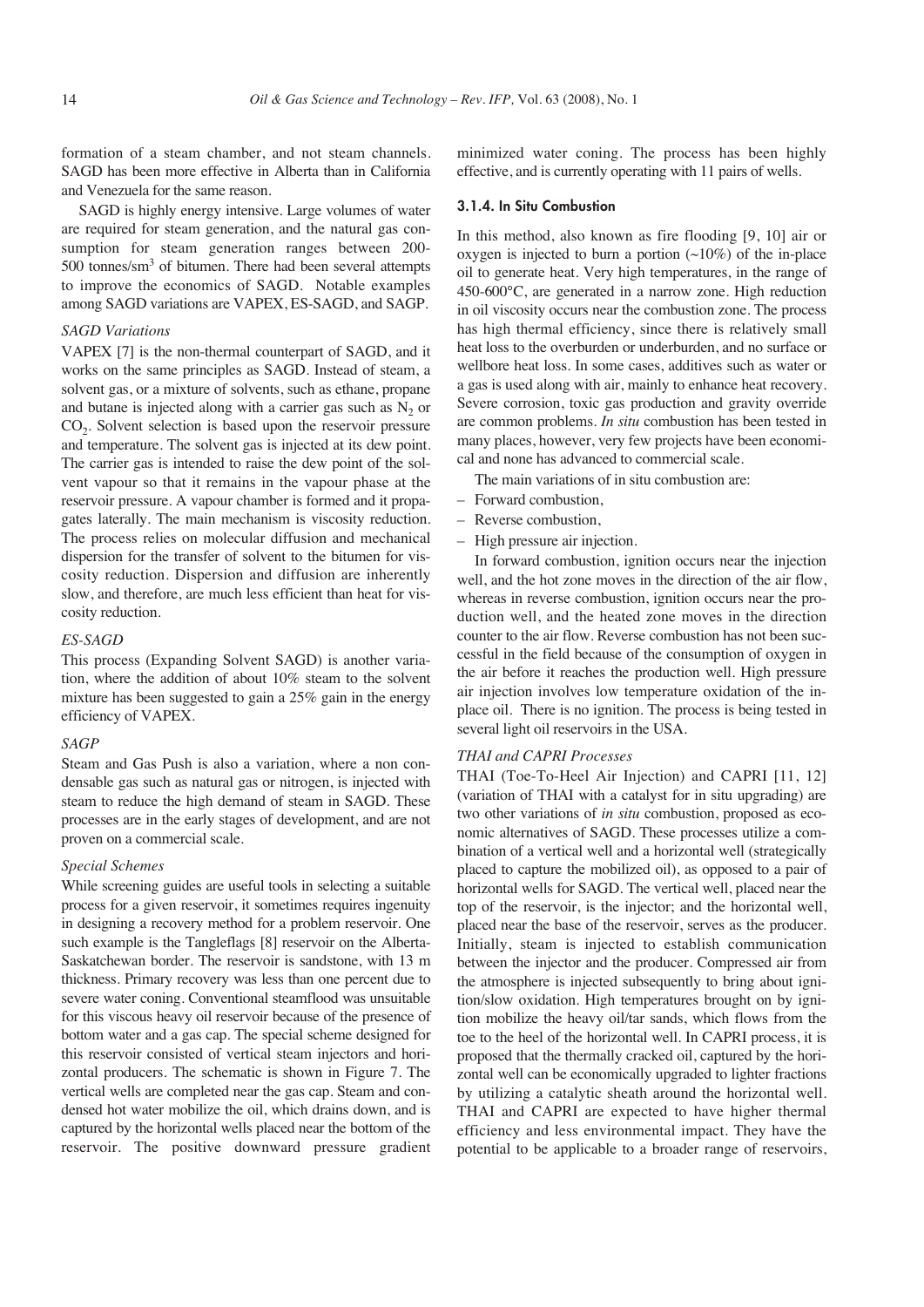including thin formations of low pressure, deep reservoirs and reservoirs of poor quality. Recovery factors are estimated to be 70-80% OIP. Both processes are in the experimental phase and face several technical challenges to overcome.

# **3.2 Non-Thermal Methods**

Non-thermal methods [13] are best suited for light oils (<100 cp). In a few cases, they are applicable to moderately viscous oils (<2000 cp), which are unsuitable for thermal methods. The two major objectives in non-thermal methods are:

- lowering the interfacial tension,
- improving the mobility ratio.

Most non-thermal methods require considerable laboratory studies for process selection and optimization. The three major classes under non-thermal methods are: miscible, chemical and immiscible gas injection methods (see *Fig. 4*). A number of miscible methods have been commercially successful. A few chemical methods are also notable. Among immiscible gas drive processes,  $CO<sub>2</sub>$  immiscible [14] method has been more successful than others.

## **3.2.1 Miscible Flooding**

Miscible flooding [15] implies that the displacing fluid is miscible with the reservoir oil either at first contact (SCM) or after multiple contacts (MCM). A narrow transition zone (mixing zone) develops between the displacing fluid and the reservoir oil, inducing a piston-like displacement. The mixing zone and the solvent profile spread as the flood advances. The change in concentration profile of the displacing fluid with time is shown in Figure 8. Interfacial tension is reduced to zero in miscible flooding, therefore,  $N_c = \infty$ . Displacement efficiency approaches 1 if the mobility ratio is favourable  $(M < 1)$ . The various miscible flooding methods include:

- miscible slug process,
- enriched gas drive,
- vaporizing gas drive,
- high pressure gas  $(CO<sub>2</sub>$  or N<sub>2</sub>) injection.



#### Figure 8

Transition zone and concentration profile of the solvent in miscible flooding.

### *Miscible Slug Process*

It is an SCM (single contact miscible) type process, where a solvent, such as propane or pentane, is injected in a slug form (4-5% HCPV). The miscible slug is driven using a gas such as methane or nitrogen, or water. This method is applicable to sandstone, carbonate or reef-type reservoirs, but is best suited for reef-type reservoirs. Gravity segregation is the inherent problem in miscible flooding. Viscous instabilities can be dominant, and displacement efficiency can be poor. Reef-type reservoirs can afford vertical gravity stabilized floods, which can give recoveries as high as 90% OOIP. Several such floods have been highly successful in Alberta, Canada. Availability of solvent and reservoir geology are the deciding factors in the feasibility of the process. Hydrate formation and asphaltene precipitation can be problematic.

#### *Enriched Gas Drive*

This is an MCM type process, and involves the continuous injection of a gas such as natural gas, flue gas or nitrogen, enriched with  $C_2$ - $C_4$  fractions. At moderately high pressures (8-12 MPa), these fractions condense into the reservoir oil and develop a transition zone. Miscibility is achieved after multiple contacts between the injected gas and the reservoir oil. Increase in oil phase volume and reduction in viscosity contrast can also be contributing mechanisms towards enhanced recovery. The process is limited to deep reservoirs (>6000 ft) because of the pressure requirement for miscibility.

#### *Vaporizing Gas Drive*

This also is an MCM type process, and involves the continuous injection of natural gas, flue gas or nitrogen under high pressure (10-15 MPa). Under these conditions, the  $C_2-C_6$ fractions are vaporized from the oil into the injected gas. A transition zone develops and miscibility is achieved after multiple contacts. A limiting condition is that the oil must have sufficiently high  $C_2-C_6$  fractions to develop miscibility. Also, the injection pressure must be lower than the reservoir saturation pressure to allow vaporization of the fractions. Applicability is limited to reservoirs that can withstand high pressures.

# *CO2 Miscible*

CO<sub>2</sub> Miscible [16] method has been gaining prominence in recent years, partly due to the possibility of  $CO<sub>2</sub>$  sequestration. Apart from environmental objectives,  $CO<sub>2</sub>$  is a unique displacing agent, because it has relatively low minimum miscibility pressures (MMP) with a wide range of crude oils.  $CO<sub>2</sub>$  extracts heavier fractions  $(C<sub>5</sub>-C<sub>30</sub>)$  from the reservoir oil and develops miscibility after multiple contacts. The process is applicable to light and medium light oils (>30° API) in shallow reservoirs at low temperatures.  $CO<sub>2</sub>$  requirement is of the order of 500-1500 sm<sup>3</sup>/sm<sup>3</sup> oil, depending on the reservoir and oil characteristics. Many injection schemes are in use for this method. Particularly notable among them is the WAG (Water Alternating Gas) process, were water and  $CO<sub>2</sub>$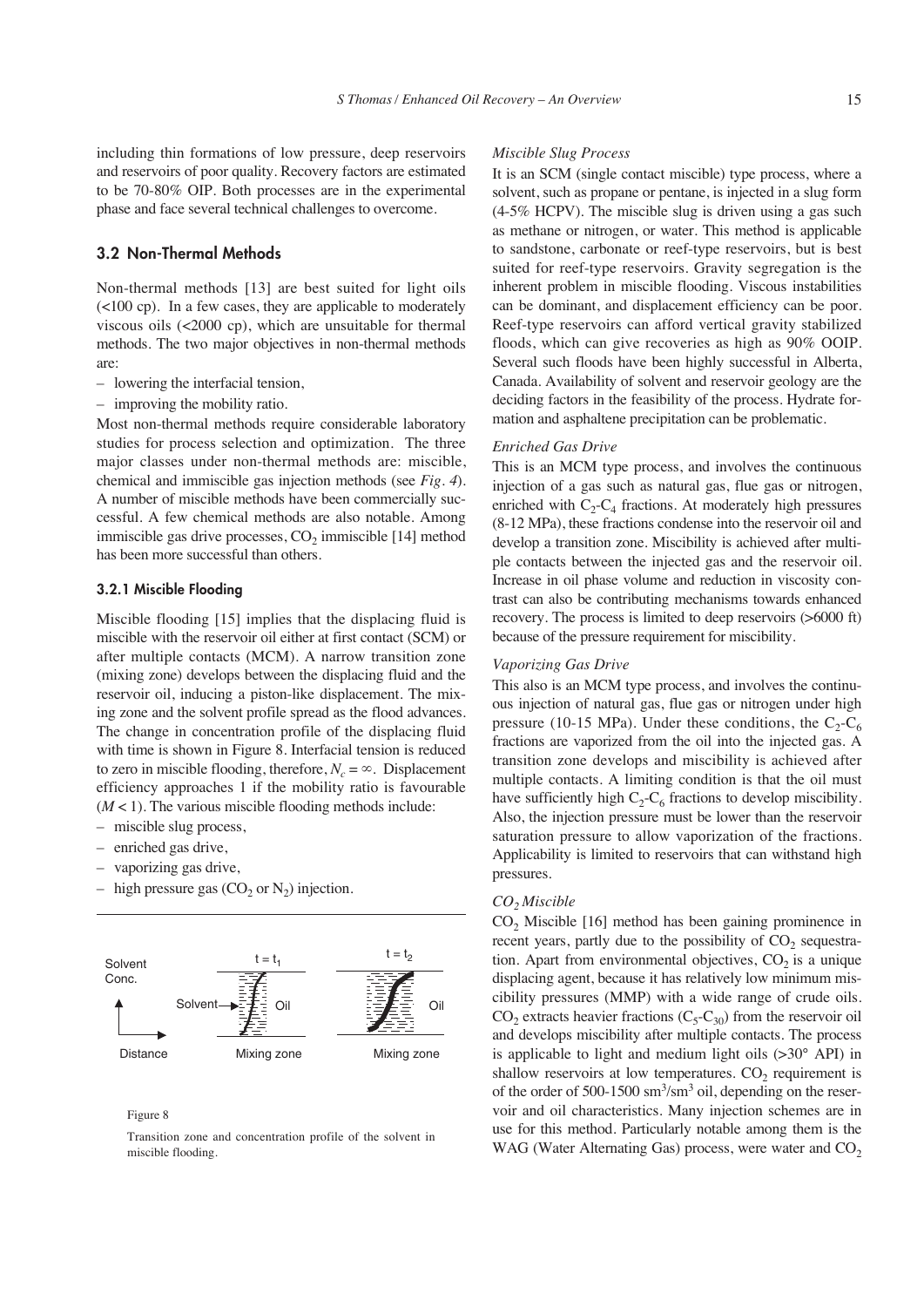are alternated in small slugs, until the required  $CO<sub>2</sub>$  slug size is reached (about 20% HCPV). This approach tends to reduce the viscous instabilities. Cost and availability and the necessary infrastructure of  $CO<sub>2</sub>$  are therefore major factors in the feasibility of the process. Asphaltene precipitation can be a problem in some cases. Currently there are  $80 \text{ CO}_2$  floods in North America.

# *N2 Miscible*

This process is similar to  $CO<sub>2</sub>$  miscible process in principle and mechanisms involved to achieve miscibility, however,  $N<sub>2</sub>$  has high MMP with most reservoir oils. This method is applicable to light and medium light oils (>30° API), in deep reservoirs with moderate temperatures. Cantarell  $N<sub>2</sub>$  flood project in Mexico is the largest of its kind at present, and is currently producing about 500 000 B/D of incremental oil [17].

# **3.2.2 Chemical Flooding**

Chemical methods [18, 19] utilize a chemical formulation as the displacing fluid, which promotes a decrease in mobility ratio and/or an increase in the capillary number. Many commercial projects were in operation in the 1980's, among which, some were successful, but many were failures. The current chemical floods activity is low, except in China. The future holds promise because of the high demand for energy, and also because of the advancement in technology. Considerable experience and understanding have been gained from the past chemical floods projects. Economics is the major deterrent in the commercialization of chemical floods. It must also be noted that the technology does not exist currently for reservoirs of certain characteristics. The major chemical flood processes are polymer flooding, surfactant flooding, alkaline flooding, micellar flooding and ASP (alkalisurfactant-polymer) flooding (see *Fig. 4*). Other methods tested include emulsion, foam and the use of microbes, but their impact has not been significant on EOR production thus far.

#### *Polymer Flooding*

Water soluble polymers, such as polyacrylamides and polysaccharides are effective in improving mobility ratio and reducing permeability contrast. In most cases, polymer flooding [20] is applied as a slug process (20-40% PV) and is driven using dilute brine. Polymer concentration is between 200-2000 ppm. There were many polymer floods in the past, but recoveries were less than 10% in most cases. The major limitations include loss of polymer to the porous medium, polymer degradation and in some cases, loss of injectivity. One of the common reasons for the failure of polymer floods in the past was that it was applied too late in the waterflood, when the mobile oil saturation was low. The process will be more effective if applied earlier during a waterflood, at water breakthrough, for example, when the oil saturation is above the residual oil saturation.

# *Surfactant Flooding*

Surfactants are effective in lowering interfacial tension between oil and water. Petroleum sulfonates or other commercial surfactants are often used. An aqueous surfactant slug is followed with a polymer slug, and the two chemical slugs are driven using brine. There were a number of surfactant floods in the past, but they were largely ineffective, mainly due to excessive surfactant loss to the porous medium. Surfactant adsorption and reactions with the rock minerals [21, 22] were severe in some cases. Treatment and disposal of emulsions were also of concern.

# *Alkaline Flooding*

In alkaline flooding [23, 24] an aqueous solution of an alkaline chemical, such as hydroxide, carbonate or orthosilicate of sodium, is injected in a slug form. The alkaline chemical reacts with the acid components of the crude oil and produces the surfactant *in situ*. IFT reduction is the main mechanism. Spontaneous emulsification may also take place. Drop entrainment or drop entrapment may occur depending on the type of emulsion formed, which may enhance or diminish the recovery. Alkalis can cause changes in wettability [25], however, large concentrations are required for wettability alterations. Field results have been discouraging (RF 0-3% OIP). The process is complex to design due to the various reactions that take place between the alkaline chemical and the reservoir rock and fluids.

# *Micellar Flooding*

Micellar flooding [26, 27] has been more successful in the field than other chemical flooding processes. The main components of this method are a microemulsion slug (also known as a micellar slug) and a polymer slug. These two slugs are driven using brine. Microemulsions are surfactant-stabilized, oil-water dispersions with small drop size distributions (10-4 to 10-6 mm). Microemulsions can be "miscible" with reservoir oil as well as water. The two chemical slugs are designed such that ultra low IFT  $(10^{-2} \text{ mN/m or lower})$  and favourable mobility ratio prevails during the most part of the displacement. The process has been tested in 45 field projects, and it has been proven that the method is successful in banking and producing the residual oil left after a waterflood. Recovery factors ranged between 35-50% OIP in field projects. However, economics were unattractive due to the high cost of chemicals, the requirement of small well spacing, the high initial expense and the considerable delay in response. Moreover, the geology and conditions in many candidate reservoirs (high salinity, temperature and clay content) are unsuitable for the application of micellar flooding. The process holds potential, and deserves to be re-evaluated under the current economic conditions. Scaling groups [28] have been derived for micellar flooding, which is a valuable tool for laboratory evaluation to reduce the risk in the field application of the process.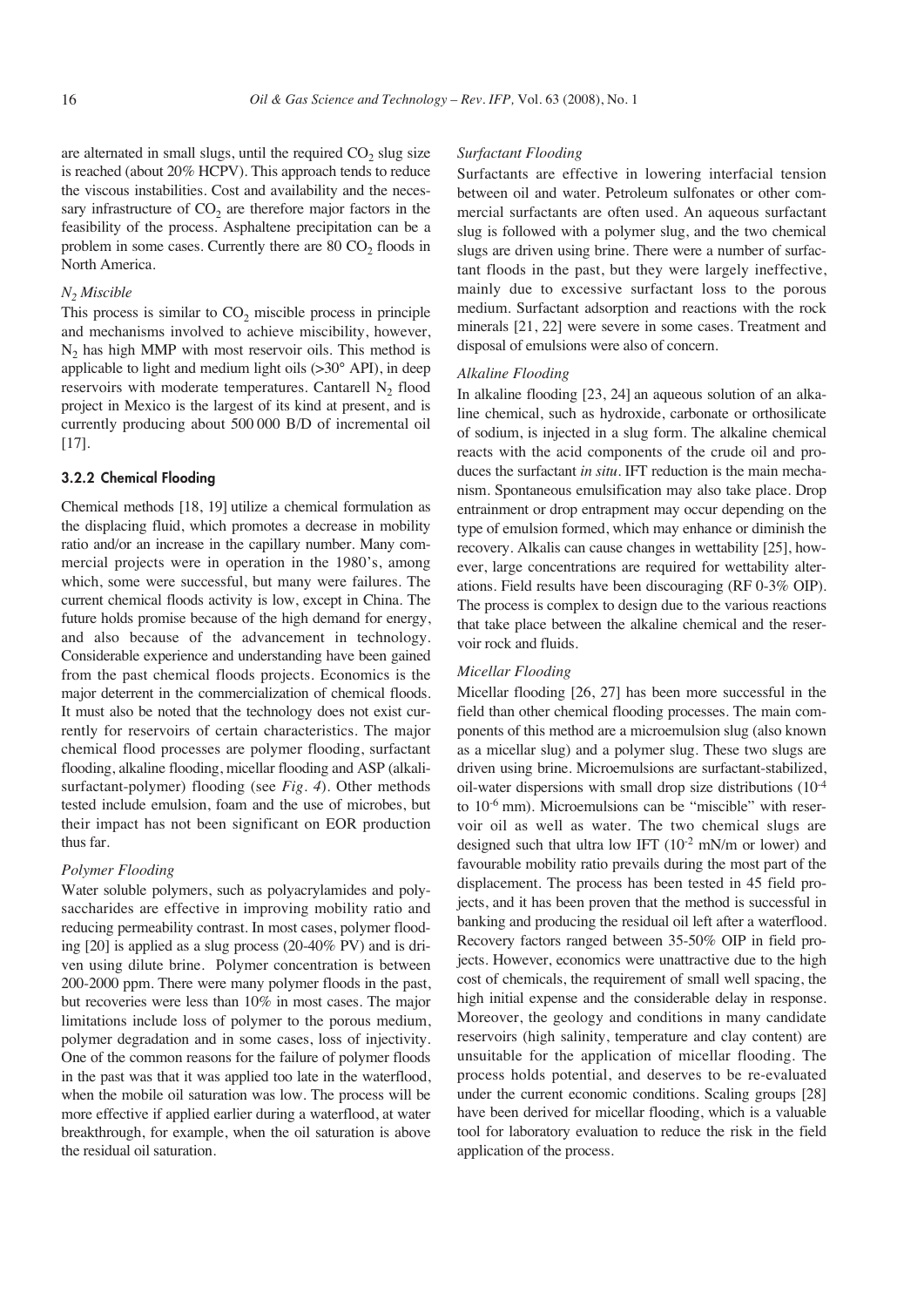# *ASP Flooding*

Alkaline-Surfactant-Polymer flooding [29, 30] is relatively new and is being evaluated through laboratory investigations as well as field tests. The method utilizes mainly three chemical formulations – alkali, surfactant and polymer solutions. The chemical slugs may be injected in sequence or more likely, as a premixed single slug. The major mechanisms are IFT reduction and improvement in mobility ratio. Field results are encouraging (RF 25-30% OIP). The method is capable of banking and producing residual oil. The process holds potential, however, the mechanisms are not fully understood. Economics are marginal at best.

# **3.2.3 Other Methods**

A few other methods, including combination methods such as Surfactant-Steam, Steam-Foam, and Micellar-ASP, were also tested for EOR. Notable among them are Microbial method and Foam Flooding.

# *Microbial EOR (MEOR)*

Microbial EOR [31, 32] has been researched since the 1960's. A few field tests have also been carried out in the USA and other countries. Microbes react with a carbon source, such as oil and produce surfactant, slimes (polymers), biomass and gases such as  $CH_4$ ,  $CO_2$ ,  $N_2$  and  $H_2$  as well as solvents and certain organic acids. Oil recovery mechanisms in microbial EOR are those of the classic chemical methods, which include IFT reduction, emulsification, wettability alteration, improved mobility ratio, selective plugging, viscosity reduction, oil swelling and increased reservoir pressure due to the formation of gases. Increase in permeability can result from the acids formed. Microbes can be indigenous or exogenous. Exogenous microbes must adapt to reservoir temperature, salinity and hardness. Nutrients, such as molasses or ammonium nitrate are supplied to stimulate microbial growth in the reservoir. The process has advanced since its inception, and is receiving renewed interest in recent years. Performance rating is pending due to insufficient field trials.

# *Foam Flooding*

Foam has been evaluated as an EOR agent since the early 1960's. It is a complex non-Newtonian fluid with properties and characteristics governed by many variables [33]. Foam is a dispersion of a liquid (containing surfactant) in a gas such as  $CO<sub>2</sub>$ , air, N<sub>2</sub>, steam or natural gas. Simultaneous injection of a gas and surfactant solution, or the injection of a gas into the porous medium containing a surfactant solution, generates foam *in situ*. Foam forms, breaks and re-forms in the pore throats as fluids advance in the porous medium. The presence of oil inhibits the formation of foam, and is therefore not effective in mobilizing residual oil. Mobility of foam is lower than that of gas or steam, and it acts as a viscous fluid. Foam has been used (with limited success), as a mobility control agent or blocking agent, with steam and  $CO<sub>2</sub>$  in some reservoirs.

# **3.3 Current Status OF EOR**

Most of the EOR activity took place in the USA in the past, and the bulk of the production came from that country. Figure 9 shows the EOR production during the last 20 years in USA. The total EOR production in USA is declining [34]. The major contributor was thermal methods, and that is also on the decline, mainly because most attractive reservoirs have already been exploited. Production from gas injection is increasing, and that is mainly due to  $CO<sub>2</sub>$  floods. Production from chemical floods is non-existent at present. The total EOR production in the USA today constitutes about 12% of the total domestic oil production.



EOR production in the USA.





Current EOR production from contributing countries. (Percentages are those of the total EOR production of 2.5 million B/D.)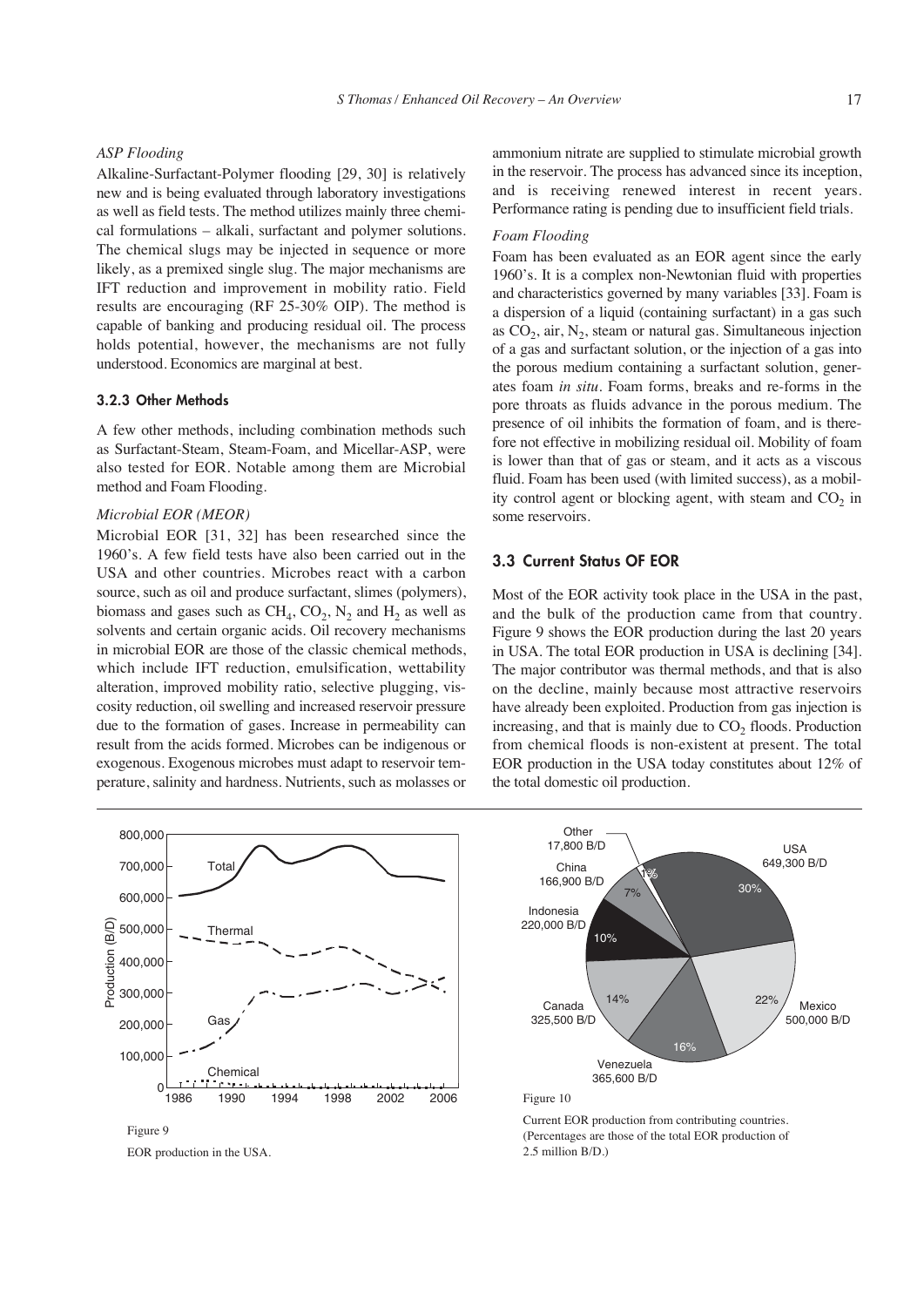

Major EOR projects and production worldwide.

The total world oil production today (including condensate and natural gas liquids) is 84.5 million B/D. EOR production worldwide is about  $2.5 \times 10^6$  B/D, and almost all of it comes from USA, Mexico, Venezuela, Canada, Indonesia and China, as seen in Figure 10. Figure 11 shows the breakdown of the production from the contributing countries. Thermal methods are dominant in five countries. Chemical floods are active in China, the total production being 200 000 B/D in 2006.

Recent advancements in technology and the current economic climate have resulted in a renewed interest in EOR. Future growth of EOR will depend on both technology and oil price. Long term commitments in capital and human resources, as well as in R&D, are essential for success in EOR practice. While EOR screening methods are useful tools, recovery methods that are considered unattractive in most reservoirs can be applicable in specific situations. Also, proven EOR methods may be adapted to adverse conditions, as experienced in Canada. Considering the widening gap between demand and supply of energy, EOR will continue to play a significant role in improving recovery factors.

# **CONCLUSIONS**

- Among the many EOR methods tested, only a few have been commercially successful.
- Steam injection based recovery methods, such as CSS and steamflooding have been highly successful for heavy oils and tar sands.
- $-$  Miscible CO<sub>2</sub> flooding has had considerable success for light oils, although economics are not clear at this stage.
- Chemical methods such as micellar flooding and ASP hold promise for the recovery of some of the  $2 \times 10^{12}$ barrels left in the reservoirs worldwide.

# **REFERENCES**

- 1 Owens W.D., Suter V.E. (1965) Steam Stimulation Newest Form of Secondary Petroleum Recovery, *Oil and Gas J.*  82-87, 90.
- 2 Denbina E.S., Boberg T.C., Rotter M.B. (1991) Evaluation of Key Reservoir Drive Mechanisms in the Early Cycles of Steam Stimulation at Cold Lake, *SPE Reservoir Engineer.*, 207-211.
- 3 Farouq Ali S.M., Meldau R.F. (1979) Current Steamflood Technology, *J. Petrol. Technol.,* 1332-1342.
- Stokes D.D., Doscher T.M. (1974) Shell Makes a Success of Steam Flood at Yorba Linda, *Oil and Gas J.,* 71-76.
- 5 Farouq Ali S.M. (1982) Steam Injection Theory A Unified Approach, paper SPE 10746, *California Regional Meeting of the Society of Petroleum Engineers*, San Francisco, March 24-26, 1982.
- 6 Butler R.M. (1985) A New Approach to the Modeling of Steam-Assisted Gravity Drainage, *J. Can. Petrol. Technol.,* 42-50.
- 7 Das S.K., Butler R.M. (1995) Extraction of Heavy Oil and Bitumen using Solvents at Reservoir Pressure, paper No. 95- 118, *Proceeding of the Sixth Petroleum Conference of the South Saskatchewan Section of the Petroleum Society of CIM, Regina*, Sask., Oct. 16-18, 1995.
- 8 Jespersen P.J., Fontaine T.J.C. (1993) Tangleflags North Pilot: A Horizontal Well Steamflood, *J. Can. Petrol. Technol.* **32**, 5, 52-57.
- 9 Chu Cheih (1977) A Study of Fireflood Field Projects, paper SPE 5821, *J. Petrol. Technol.*, 111-120.
- 10 Chu Cheih (1982) State-of-the-Art Review of Fireflood Field Projects, paper SPE 9772, *J. Petrol. Technol.*, 19-32.
- 11 Greaves M., Xia T.X., Imbus S., Nero V. (2004) THAI-CAPRI Processes: Tracing downhole upgrading of heavy oil, Paper 067, *Proceedings of the Canadian International Petroleum Conference*, Calgary, Alberta, Canada, June 8-10, 2004.
- 12 Greaves M., Xia T.X. (2004) Downhole Catalytic process for Upgrading Heavy Oil: Produced Oil Properties and Composition, *J. Can. Petrol. Technol.* **43**, 9, 25-30.
- 13 Selby Rawya, Alikhan A.A., Farouq Ali S.M. (1989) Potential of Non-thermal Methods for Heavy Oil Recovery, *J. Can. Petrol. Technol.* **28**, 4, 45-59.
- 14 Nguyen T.A., Farouq Ali S.M. (1988) Effect of Nitrogen on the Solubility and Diffusivity of Carbon Dioxide into Oil and Oil Recovery by the Immiscible WAG Process, *J. Can. Petrol. Technol.* **37**, 2, 24-31.
- 15 Stalkup Jr. F.I. (1992) *Miscible Displacement*, Monograph Series, Society of Petroleum Engineers, Richardson, TX, 1992, Vol. 8.
- 16 Holm L.W. (1959) Carbon dioxide Solvent Flooding for Increased Oil Recovery, *Trans. AIME* **216**, 225-231.
- 17 Sanchez L., Astudillo A., Rodriguez F., Morales J., Rodriguez A. (2005) Nitrogen Injection in the Cantarell Complex: Results after Four Years of Operation, SPE 97385, *Proceedings of the Latin American and Caribbean Petroleum Engineering Conference*, Rio de Janeiro, Brazil, June 20-23, 2005.
- 18 Thomas S., Farouq Ali S.M. (1999) Status and Assessment of Chemical Oil Recovery Methods, *Energy Sources* **21**, 177-189.
- 19 Thomas S., Farouq Ali S.M. (1993) Field Experience with Chemical Oil Recovery Methods, *Proceeding of the 21st Australian Chemical Engineering Conference (Chemeca 93)*, Melbourne, Australia, Sept. 26-29, 1993, pp. 45-3-49-3.